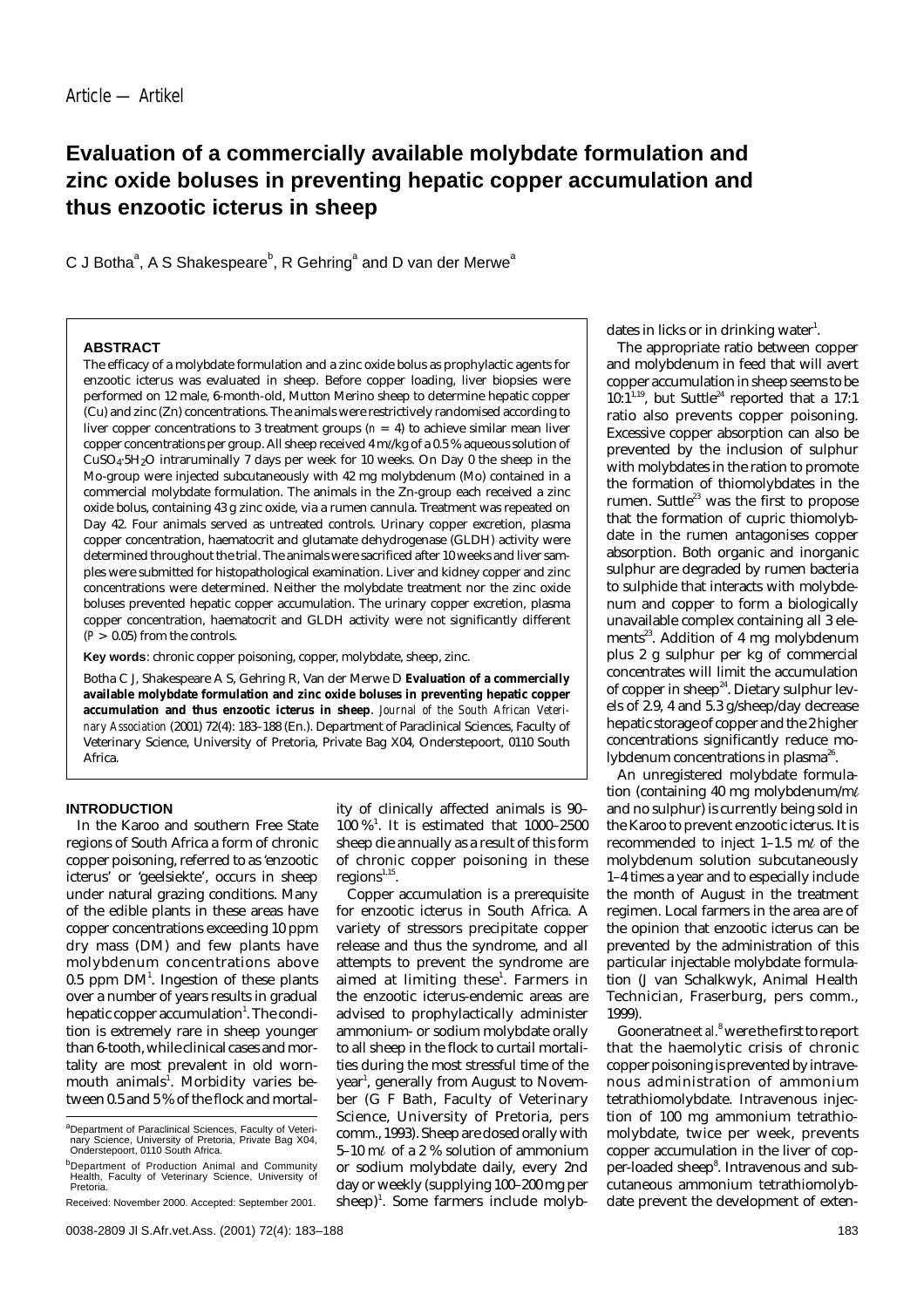sive liver and kidney damage in copperloaded sheep<sup>8,12</sup>, and necrosis of liver cells is limited following intravenous thiomolybdate administration<sup>16</sup>. Intravenous tetrathiomolybdate decreases liver copper concentration, but increases the concentration in the kidney cortex, where it accumulates in lysosomes<sup>10</sup>. Kidney function is, nevertheless, not affected<sup>10</sup>.

Intravenously administered thiomolybdate increases plasma copper to very high levels, but most of the copper is then protein-bound and thus insoluble in trichloro-acetic acid (TCA) $9,11$ . It is surmised that the TCA-insoluble copper is not taken up by red blood cells and this inability to penetrate erythrocytes is the reason why haemolysis is not precipitated and increased urinary copper excretion occurs<sup>9</sup>. Other researchers reported that tetrathiomolybdate treatment had no effect on the rate and amount of copper excreted in the urine $3,14$ .

Chronic copper poisoning can also be prevented by increasing the dietary zinc concentration. Sheep supplemented with 220 ppm, or more effectively 420 ppm zinc, experienced a reduction in liver copper concentrations and a decrease in the severity of liver damage<sup>5</sup>. The addition of 150 and 340 ppm zinc to a ration containing 30 ppm copper, likewise, resulted in a significant reduction in copper accumulation in the liver of sheep<sup>25</sup>. Zinc sulphate, when added to the drinking water to supply a dose of 250–300 mg/ sheep/day for 6 consecutive weeks, gave excellent results in preventing enzootic icterus (G Bath, Faculty of Veterinary Science, University of Pretoria, pers comm., 1993). In the Fraserburg and Carnarvon districts in the Karoo, an enzootic icterus-prevalent region, there are small springs and rivulets in the doleritic ridges where the sheep drink and the farmers are reluctant to add zinc to their water sources as it is impractical (J van Schalkwyk, Animal Health Technician, Fraserburg, pers comm., 1999).

The interaction between zinc and copper occurs in the intestinal mucosal cells $^6$ . When intracellular concentrations of zinc increase in these cells owing to high dietary levels, a promoter for the metallothionein gene is activated and thionein polypeptides are synthesised<sup>6</sup>. These polypeptides then bind copper and zinc $6$ . Ultimately more copper will be bound, which decreases copper absorption by preventing copper transport across the basolateral membrane to the plasma $^6$ .

A zinc oxide bolus has been developed in New Zealand for prevention of facial eczema<sup>18</sup>. The bolus is registered in New Zealand and is commercially available as the 'The Time Capsule for Facial Eczema'. Two types of boluses are available, namely a bolus containing 43 g zinc (as zinc oxide) for lambs weighing 25–40 kg, and a bolus containing 58 g zinc (as zinc oxide) for sheep of 40–70 kg. Both boluses release zinc over a 6-week period and they are designed to release between 18 and 28 mg zinc/kg live mass per day (N Towers, AgResearch, New Zealand, pers comm., 1998).

The aim of this study was to determine the prophylactic potential of the commercially available molybdate formulation and the zinc oxide bolus, administered to sheep on a plane of copper loading, in preventing hepatic copper accumulation.

# **MATERIALS AND METHODS**

# Animals

Twelve Mutton Merino sheep (6 wethers and 6 rams), *c.* 6 months old and weighing approximately 30 kg, were purchased. The animals were housed at the Onderstepoort Veterinary Academic Research Unit in individual sheep pens. They were fed milled lucerne hay and a pelleted maize-based concentrate. The sheep had free access to drinking water. A water sample was collected and representative feed samples were collected every 4 weeks  $(n = 3)$  for copper, molybdenum, zinc, sulphur and iron determination by the Institute for Soil, Climate and Water (ISCW) using Inductively Coupled Plasma-Mass Spectrometer analysis (ICP-MS; VG Plasma Quad).

# Adaptation period

A 4-week adaptation period was allowed. All the animals were dewormed with levamisole (2.56 % m/v, Promisol, Sentraal Wes) and niclosamide (20 % m/v, Ex-A-Lint, Intervet SA) upon arrival and identified with numbered ear-tags. A liver biopsy was performed on all the sheep *via* the right 10th to 12th intercostal space<sup>7</sup> 1 week after arrival. Ultrasound scanning was used to demarcate the position of the liver, to avoid puncturing major blood vessels and to determine the most appropriate site for biopsy. The biopsies were performed aseptically following local anaesthesia (Lignocaine 2 %, Centaur). A 4 mm-diameter stainless steel liver biopsy needle was used. The liver samples were stored frozen until analysed. Pre- and post-surgical amoxycillin (Clamoxyl RTU, Pfizer AH) cover was administered. Seven days later small rumen cannulae were inserted into all the sheep to facilitate copper dosing. The cannulae were inserted following tranquillisation with acetylpromazine (Aceprom 2% Inject, Bayer AH) and local anaesthesia (Lignocaine 2 %, Centaur). Amoxycillin (Clamoxyl

RTU, Pfizer AH) and phenylbutazone (Phenylarthrite, Bayer AH) were administered to prevent bacterial infection and alleviate post-surgical inflammation. During the last week of adaptation the sheep were placed in metabolic crates to facilitate urine collection to establish base-line concentrations prior to copper loading. After 3 days the sheep were removed from the crates, individually stabled and copper loading commenced.

# Copper loading

The sheep were weighed individually and each received 20 mg copper sulphate per kg body mass<sup>2,22</sup> as a  $0.5\%$  m/v aqueous solution (4 m $\ell$  of a 0.5 % m/v solution of  $CuSO<sub>4</sub>·5H<sub>2</sub>O/kg$ ) daily for 10 weeks. The sheep were weighed weekly and the dose adjusted accordingly. The copper was administered directly into the rumen *via* the rumen cannula. Copper dosing ceased after 70 consecutive days.

# Treatment groups

Three randomised, parallel treatment groups  $(n = 4)$  were used. The sheep were ranked on the basis of liver copper concentration obtained from the biopsy at the start of the study, and randomly assigned to 3 experimental groups, each with similar mean liver copper concentrations. The treatment groups consisted of a molybdenum-treated group (Mo-group); a zinctreated group (Zn-group) and an unmedicated control group. At the start of copper loading (Day 0) all the animals in the Mo-group were injected with 1.5  $m\ell$  of the commercial molybdate formulation, purported to contain 40 mg molybde $num/m\ell$ , subcutaneously, and the sheep in the Zn-group received the New Zealand-registered zinc oxide bolus, containing 43 g zinc (as zinc oxide) through the rumen cannula. The molybdenum and zinc treatment were repeated after 6 weeks.

#### Molybdate formulation

The molybdenum concentration of the injectable formulation was also ascertained by the ISCW.

#### Clinical chemistry

Glutamate dehydrogenase (GLDH) activity was analysed using an automated chemical analyser (Technicon RA-XT Analyzer, Technicon Instruments Corporation) and the manufacturer's methods and reagents. The haematocrit was determined using a Cell-dyn 3700, (Abbott Diagnostic Division, Abbott Laboratories). Both parameters were measured on Days –21, –14, 0, 7, 14, 21, 28, 35, 42, 49, 56, 63 and 70. The analyses were performed by the Clinical Pathology Labora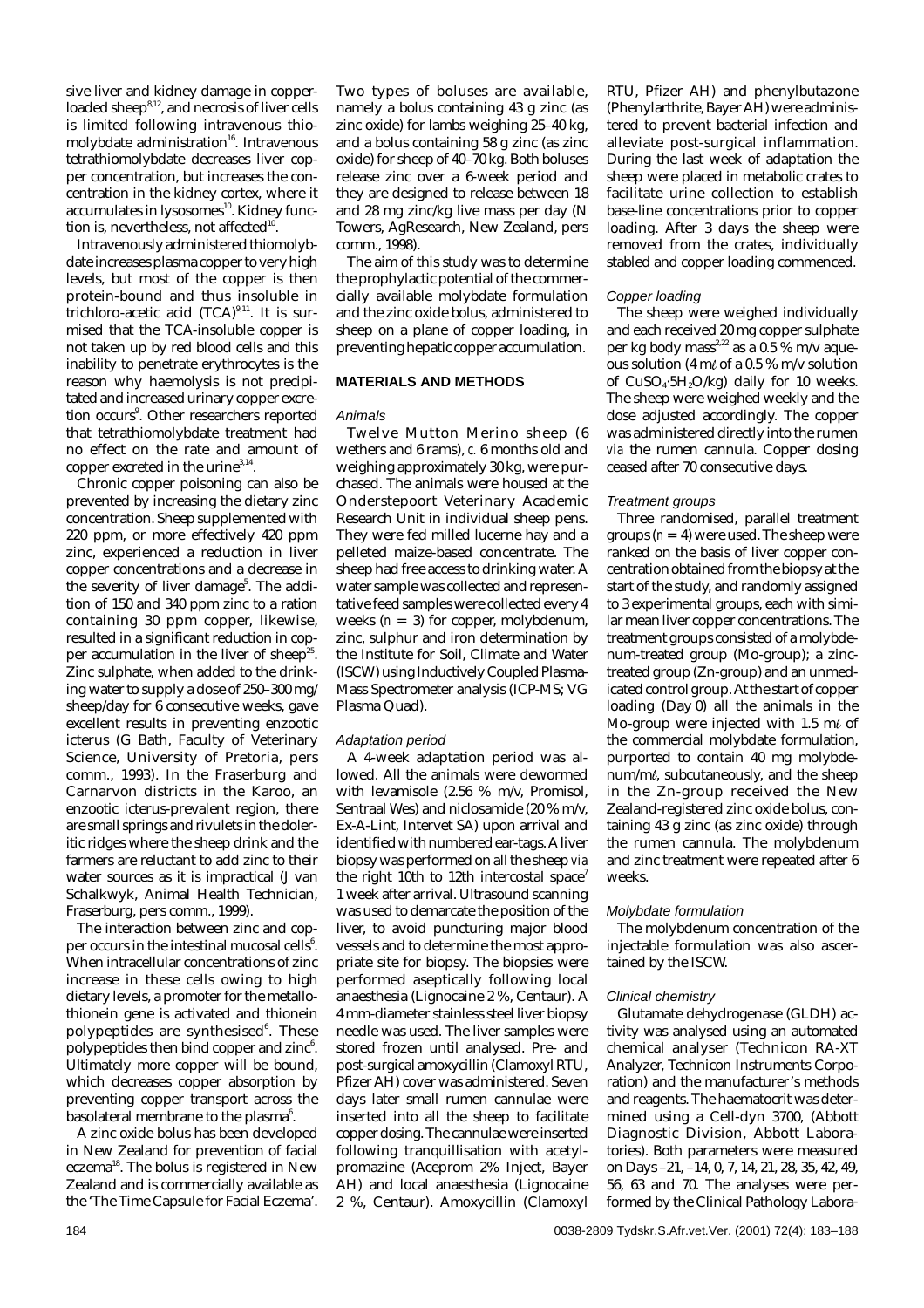tory, Faculty of Veterinary Science, University of Pretoria.

#### Urinary copper concentration

The sheep were placed in metabolic crates for 24 hours and the volume of urine voided per day was recorded. Urine samples (aliquots of 20  $m\ell$  of the daily volume voided) were collected before and once a week during the copperloading period. The urine samples were frozen immediately after collection and forwarded at the end of the trial to the analytical laboratory of the ISCW for copper analysis.

#### Copper and zinc concentrations

Plasma copper concentrations were monitored every 2 weeks. The liver biopsy samples were submitted for determination of copper and zinc concentrations. At the end of the experiment (Day 70) the sheep were euthanased with an overdose of pentobarbitone sodium (Eutha-Naze, Bayer AH) and liver and kidney samples  $(\pm 100 \text{ q})$  were collected, frozen and submitted for copper and zinc analysis. The site for liver sampling was guided by the scar tissue that remained following the liver biopsy. The copper and zinc concentrations were determined by the ISCW.

#### Histopathology

After euthanasia, liver samples were collected and preserved in 10 % buffered formalin for histological examination. The tissues were routinely processed and stained with haematoxylin and eosin (HE). The number of neutrophil clusters around apoptotic bodies in 10 adjacent fields under  $\times$  20 magnification were counted.

#### Data analysis

The data of each variable were captured. The data were statistically evaluated using the computer software programme Sigma Stat (Jandel Scientific). One-way analysis of variance (ANOVA) and Kruskal-Wallis one-way ANOVA on Ranks were performed and statistical significance was set at *P* < 0.05. The Tukey test was used for all pairwise comparisons of the mean responses to the various treatment groups.

# **RESULTS**

Neither the subcutaneous administration of 1.5  $m\ell$  of the molybdate formulation nor the intraruminal zinc oxide bolus prevented hepatic copper accumulation in sheep (Fig. 1). In all 3 treatment groups the mean liver copper concentrations following 10 weeks of copper dosing were significantly higher (*P* < 0.05) than before



Fig. 1: **Mean liver copper concentration before and after copper loading in the 3 treatment groups. Dissimilar letters indicate significant differences** (P < 0.05)**.**



Fig. 2: **Mean liver zinc concentration before and after copper loading in the 3 treatment groups.**

dosing began. The mean hepatic copper concentrations in the control group and the Mo-group were similar, namely 169.23 ( $\pm$ 61.64) and 169.27 ( $\pm$ 59.53) ppm wet mass (WM), respectively. On the other hand, the liver zinc concentrations decreased compared to the concentrations obtained at the start of the experiment in all the groups. No significant difference occurred between the pre- and post-treatment concentrations within groups (Fig. 2). The total number of apoptotic bodies counted in the liver section in the field examined was 6 in the control group, 32 in the Mo-group and 4 in the Zn-group.

The mean kidney copper concentrations in the Mo-group was 6.89 ( $\pm$  4.3; median 6.13), in the Zn-group 10.54  $(\pm 6.19)$ ; median 10,22) and in the control group  $5.23$  ( $\pm 1.31$ ; median  $5.31$ ) ppm WM, which were not significantly different. Median kidney zinc concentration of the animals in the group receiving additional zinc was rather high at 78.25 ppm WM, but was only significantly different from the Mo-group (median 17.6 ppm WM) and not the control group (median 23.1 ppm WM).

The mean plasma copper concentration of the Mo-group was only slightly higher when compared to the control and the Zn-group (Fig. 3). Urinary copper excretion increased following copper loading, but no noticeable difference between the various treatment groups was evident (Fig. 4). The mean packed cell volume determined in all the groups fluctuated within the normal range of 22–44 % (Fig. 5). After 4 weeks of copper dosing the haematocrit of the control group showed a substantial decrease, but this was attributed to an individual animal with a haematocrit of only 12.4 %. If this result was excluded then no difference within and between groups was evident. On D 35 this animal's haematocrit had again increased to 24.3 %.

The GLDH activities varied substantially within and between the groups (Fig. 6). Although the mean GLDH activity in the Mo-group tended to be higher,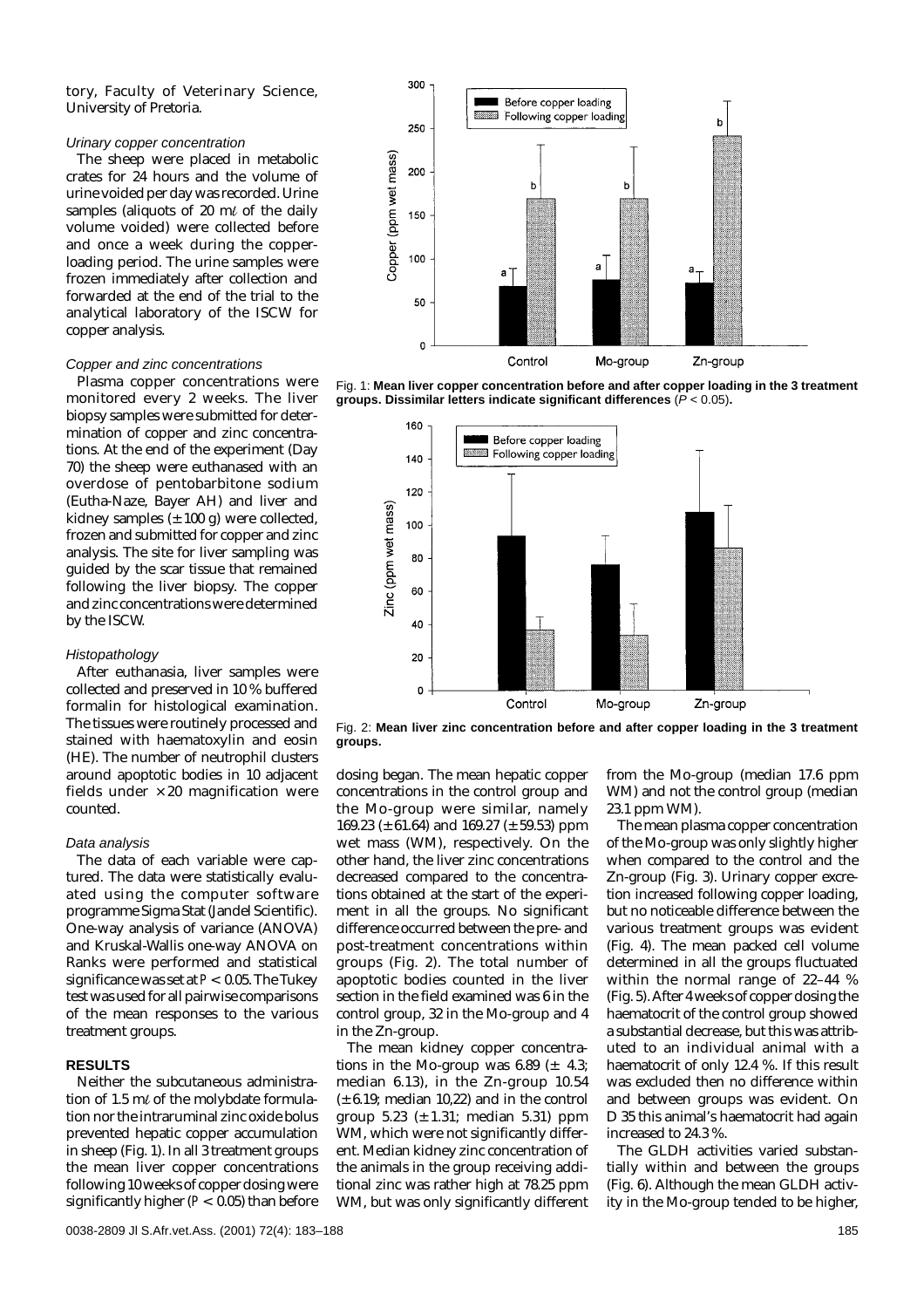

Fig. 3: **Mean plasma copper concentration before and after copper loading in the 3 treatment groups.**



100  $\overline{a}$  $\overline{z}$ ĥ. å  $10$  $12<sup>12</sup>$  $\overline{a}$ -4 O Week

Fig. 4: **Mean urinary copper excretion before and after copper loading in the 3 treatment groups.**



Fig. 6: **Mean GLDH activity determined throughout the trial in the 3**

Fig. 5: **Mean haematocrit determined in the 3 treatment groups throughout the trial.**

only 2 animals in this group contributed to the higher activity measured. On D 70, when the sheep were sacrificed, GLDH activity in these 2 sheep measured 305 and 266 U/l, which coincided with the highest number of apoptotic bodies (17 and 14, respectively) counted in the specified histological field examined.

Analysis of the molybdate formulation revealed only 27.8 mg molybdenum/m $\ell$ , instead of 40 mg/ml. The subcutaneous administration of the molybdate formulation was painful and caused transient discomfort to the animals, but no longterm tissue reaction was observed.

**treatment groups.**

700

600

500

400

300

200

 $-$  Control ⌒

-0-Zn-group

- Mo-aroup

The results of the feed analysis are pre-

sented in Table 1. Molybdenum analysis of the feed was only performed twice. Water analysis revealed the following concentrations:  $40.4 \mu g/l$  copper; <0.001 mg/ $\ell$  iron; 19.26  $\mu$ g/ $\ell$  molybdenum and 5.86 mg/ $\ell$  sulphur-sulphate (S-SO $\ell$ ).

#### **DISCUSSION**

In this study, 2 subcutaneous treatments of the molybdate formulation did not prevent copper accumulation in the liver of sheep receiving additional copper. A possible explanation for inefficacy could be the absence of sulphur/sulphates in the formulation. The formation of thiomolybdates in the rumen is necessary to form complexes with copper and reduce copper absorption from the intestines<sup>17</sup>. Thiomolybdates that are absorbed will interact with tissue copper and increase copper elimination $17$ 

Insufficient dosage could be another reason for the lack of efficacy, as the dose was either too small and the dosing interval too long, or both. In this study only

#### Table 1: **Feed analysis performed during the trial.**

| Sample                | Cu (mg/kg) | Fe (mg/kg) | $Mo$ (µg/kg) | S(% ) | Zn (mg/kg) |
|-----------------------|------------|------------|--------------|-------|------------|
| <b>Milled lucerne</b> |            |            |              |       |            |
| Α                     | 8.21       | 346.3      | 1.61         | 0.25  | 18.31      |
| в                     | 6.04       | 516.7      | < 0.001      | 0.26  | 20.22      |
| C                     | 9.4        | 1270.3     |              | 0.31  | 12.3       |
| Mean                  | 7.88       | 711.1      |              | 0.27  | 16.94      |
| <b>SD</b>             | 1.7        | 491.7      |              | 0.03  | 4.13       |
| Sheep pellets         |            |            |              |       |            |
| Α                     | 39.32      | 664.9      | 1.28         | 0.25  | 126.34     |
| в                     | 38.62      | 665.8      | < 0.001      | 0.23  | 130.36     |
| C                     | 43.3       | 807.5      |              | 0.25  | 79.5       |
| Mean                  | 40.41      | 712.73     |              | 0.24  | 112.07     |
| <b>SD</b>             | 2.52       | 82.07      |              | 0.01  | 28.27      |

186 0038-2809 Tydskr.S.Afr.vet.Ver. (2001) 72(4): 183–188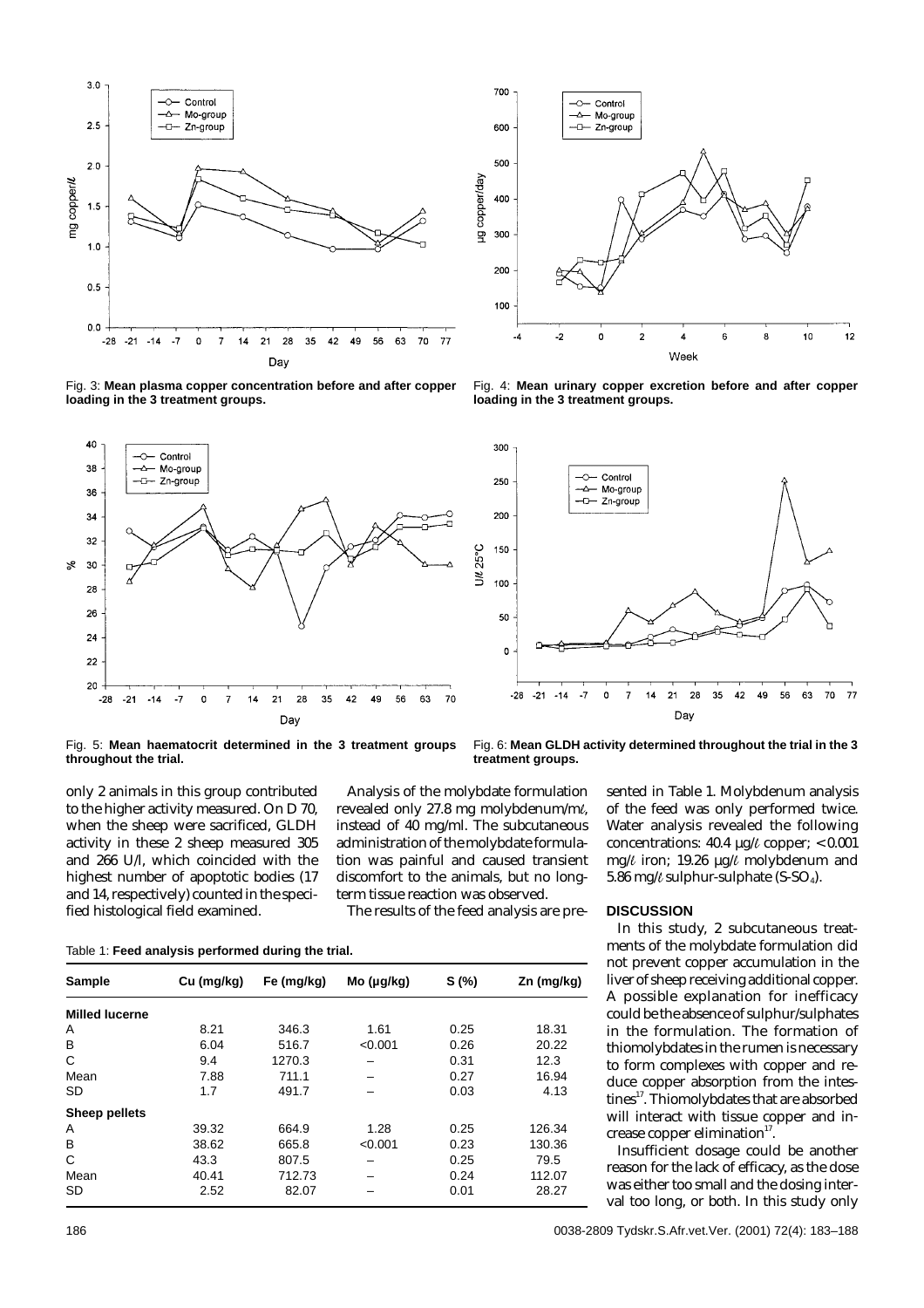42 mg molybdenum (1.5 m $\ell$  of the formulation which contained 28 mg molybdenum/ml) was administered subcutaneously at a 6-week interval. This dose exceeded the manufacturers' recommendation of 1-1.5  $m\ell$  subcutaneously 1-4 times a year. Intravenous administration of 50 mg tetrathiomolybdate, twice weekly for 11 weeks, prevents chronic copper poisoning in copper-loaded sheep16. Gooneratne *et al.*<sup>8</sup> also concluded that intravenous injection of 100 mg ammonium tetrathiomolybdate (approximately 37 mg molybdenum), twice weekly, averts copper accumulation in the liver of copper-loaded sheep. In the Karoo, dosing a molybdate solution daily, every 2nd day, or weekly, is sometimes recommended (G F Bath, Faculty of Veterinary Science, University of Pretoria, pers comm., 1993), and a number of farmers include molybdates in licks or in drinking water<sup>1</sup>, resulting in a more continuous intake.

There are conflicting accounts of the capability of zinc to prevent copper accumulation in the liver of sheep. Supplementation of more than 150 ppm zinc to a ration containing 30 ppm copper resulted in a significant reduction in hepatic copper accumulation<sup>25</sup>. Significant decreases in the liver copper concentration of sheep fed rations containing 28 ppm copper and additional zinc at 220 or 420 ppm have been recorded after 8 and 12 weeks, but no significant difference was noted after 24 weeks when the experiment was terminated<sup>5</sup>.

In the current experiment, the administration of zinc oxide boluses did not prevent intestinal copper absorption and subsequent storage in the liver of sheep when copper loaded. This is in agreement with the findings of Saylor and Leach<sup>20</sup>, who reported that supplementation of the diet of sheep containing up to 48 ppm copper with 543 ppm zinc for 60 days did not reduce the liver copper concentration. Increases in the copper content of the diet resulted in significantly higher liver copper concentrations, and they concluded that supplementation of zinc to the diet had no effect on the hepatic concentration of either copper or  $zinc^{20}$ . A possible explanation for the inability of zinc to prevent copper accumulation is the tendency of zinc to also induce hepatic metallothionein synthesis $4,2$ Metallothioneins are proteins that are capable of binding heavy metals such as copper and zinc, and function as a cellular-protective detoxification mechanism $^4$ . Copper has a greater affinity for the available metallothionein binding sites, and competes with and displaces zinc from the protein, although zinc induces

metallothionein synthesis<sup>4,20</sup>. The high daily dose of copper probably also overwhelmed the intestinal metallothioneins' protective effect. These explanations clarify the increased liver copper concentration and decreased hepatic zinc concentration detected in the respective preand post treatment concentrations of the Zn-group in the present study (Figs 1, 2).

Although exceptional variation in GLDH activity occurred within and between groups throughout the trial, a rising trend was noticeable following copper loading (Fig. 6). GLDH activity is a good indicator of hepatic necrosis in sheep $^{13}$ , and the greater number of apoptotic bodies in 2 of the sheep in the Mo-group suggested more extensive liver damage in this group compared to the other groups. Whereas parenteral tetrathiomolybdate prevents extensive liver damage in sheep receiving additional copper8,16, no such protective effect was noticed in the sheep in this study receiving the molybdate treatment.

As expected, urinary copper excretion increased in all 3 groups following copper loading. There are conflicting reports in the literature regarding the ability of tetrathiomolybdate to increase copper excretion in the urine<sup>3,9,14</sup>, but in this experiment the molybdate therapy did not significantly increase cupruresis in relation to the other groups (Fig. 4). Contrary to previous reports indicating increased copper concentrations in the kidney cortex<sup>10</sup>, the molybdate treatment in the current study did not increase kidney copper concentration substantially, although analysis was performed using both the renal cortex and medulla.

The plasma copper concentration and the haematocrit fluctuated within the normal range and no haemolytic crisis was detected during the trial. The reason for the low packed-cell volume in 1 of the control sheep is unknown. After only 28 days of copper loading, it is unlikely to have been due to haemolysis.

In spite of a large discrepancy in molybdenum concentration in successive feed samples, it is concluded that the molybdenum, sulphur/sulphates, zinc and iron concentrations in the feed and water probably did not have any preventative effect on hepatic copper accumulation, as the liver copper concentrations increased significantly in all groups.

The purported prophylactic potential of the molybdate formulation could not be confirmed and, if effective, the reason is still obscure and cannot be ascribed to reduced hepatic copper accumulation or increased urinary copper excretion. A change in the formulation to contain tetrathiomolybdate should be considered, as tetrathiomolybdate is known to prevent hepatic copper accumulation<sup>8</sup>. However, the possibility should be entertained that simple molybdate salts may also form copper-molybdenum complexes in the liver, which are stable or protein-bound (as in the case of thiomolybdates) and will prevent release of copper from the liver during stressful incidents.

Although the zinc oxide boluses increased hepatic copper accumulation, the copper is most probably tightly bound, as part of a cellular protective mechanism, to metallothionein $^4$ , and might not be released under stress.

#### **ACKNOWLEDGEMENTS**

Funding received from Logos Agvet, a division of Virbac (Pty) Ltd and the Research Fund of the Faculty of Veterinary Science, University of Pretoria is gratefully acknowledged. Dr Neale Towers, group leader of Toxinology and Food Safety Research, AgResearch, Ruakura Agricultural Research Centre, Hamilton, New Zealand, is thanked for donating the zinc oxide boluses. The assistance of Mr Jan van Schalkwyk, Animal Health Technician, Fraserburg, in obtaining the molybdate formulation is appreciated. Our gratitude is also extended to personnel of the Clinical Pathology Laboratory, Department of Medicine, Prof. Neil Duncan, Department of Pathology, Faculty of Veterinary Science, University of Pretoria, and to Adam Loock and Willem Kirsten from the Institute for Soil, Climate and Water. The research reported here emanates from Project 36.5.407, approved by the Animal Use and Care and Research Committees of the Faculty of Veterinary Science, University of Pretoria.

#### **REFERENCES**

- 1. Bath G F 1979 Enzootic icterus a form of chronic copper poisoning. *Journal of the South African Veterinary Association* 50: 3–13
- 2. Botha C J, Naudé T W, Swan G E, Dauth J, Dreyer M J, Williams M C 1993 The cupruretic effect of two chelators following copper loading in sheep. *Veterinary and Human Toxicology* 35: 409–413
- 3. Botha C J, Swan G E, Minnaar P P 1995 Pharmacokinetics of ammonium tetrathiomolybdate following intravenous administration in sheep. *Journal of the South African Veterinary Association* 66: 6–10
- 4. Bremner I, Marshall R B 1974 Hepatic copper- and zinc-binding proteins in ruminants.*British Journal of Nutrition* 32: 293–300
- 5. Bremner I, Young B W, Mills C F 1976 Protective effect of zinc supplementation against copper toxicosis in sheep. *British Journal of Nutrition* 36: 551–561
- 6. Cousins R J 1985 Absorption, transport and hepatic metabolism of copper and zinc: Special reference to metallothionein and ceruloplasmin. *Physiological Reviews* 65: 238–309